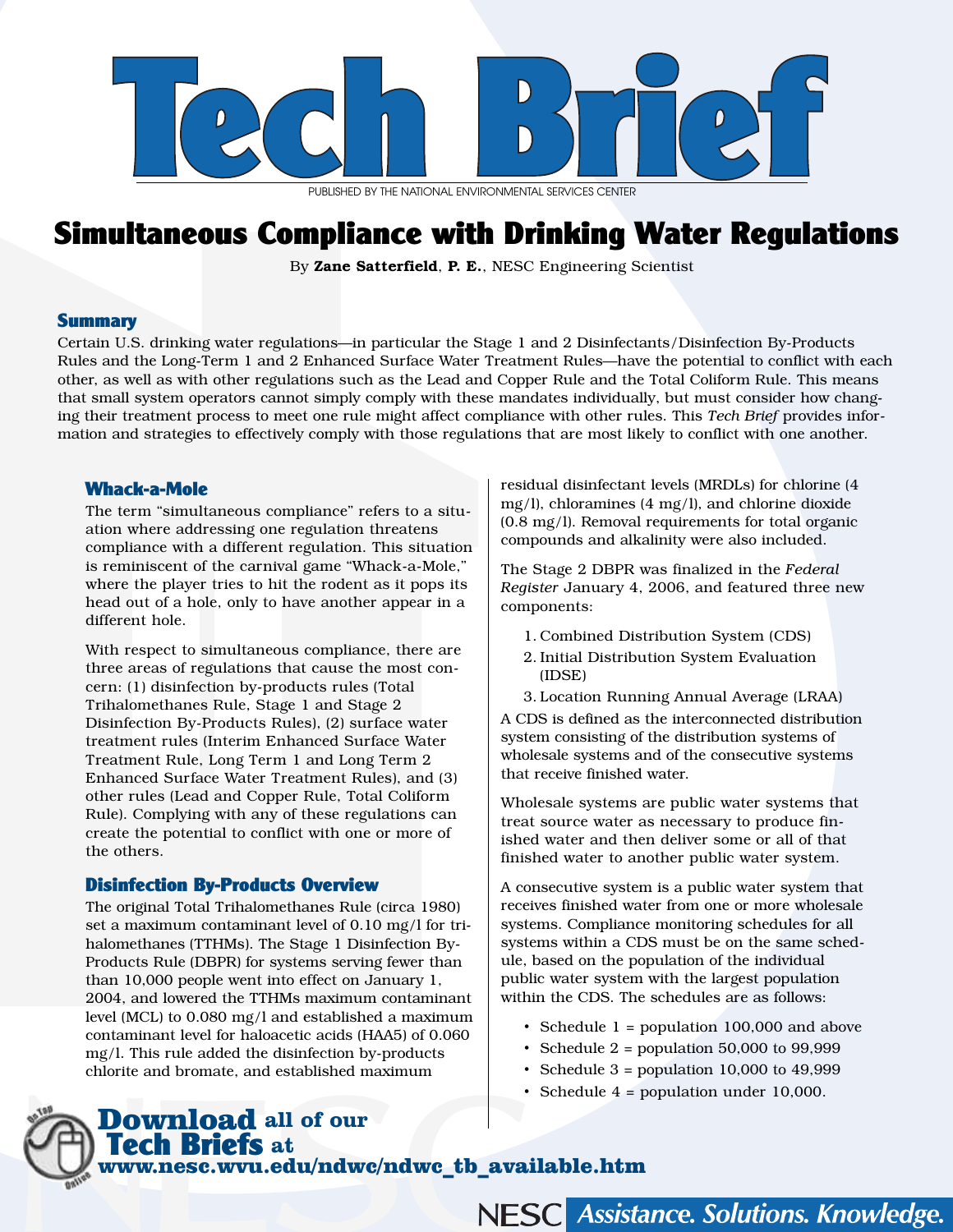The purpose of the IDSE is to determine where the high values of disinfection by-products are found in the distribution system and which month receives the highest readings. These location(s) will be your long-term sampling locations for TTHM and HAA5. IDSE requirements may be waived if a system meets one of two criteria:

- 40/30 Certification—eight consecutive calendar quarters with TTHMs and HAA5 equal to or less than 0.040 mg/l and 0.030 mg/l respectively beginning January 1, 2005, for schedules 3 and 4 (individual results, not averaged) and with no monitoring violations during the same period.
- Very Small System Waiver—systems that serve fewer than 500 people and that have sampled for TTHM and HAA5 under the Stage 1 DBPR.

Additional articles addressing the various regulations discussed in this Tech Brief are available on the National Environmen-tal Services Center Web site at www.nesc.wvu.edu/ndwc.

#### Surface Water Treatment Overview

The Surface Water Treatment Rule was promulgated in 1989, and established new treatment techniques and minimum disinfection requirements. The turbidity requirements changed from an MCL to a treatment technique requiring grab samples every four hours. The Interim Enhanced Surface Water Treatment Rule (IESWTR), for systems that serve at least 10,000 persons, and the Long Term 1 Enhanced Surface Water Treatment Rule (LT1ESWTR), for systems that served less than 10,000 persons, went into effect January 1, 2005. There are very few differences between the requirements for these two rules. The Long Term 2 Enhanced Surface Water Treatment Rule (LT2ESWTR) establishes different *Cryptosporidium* removal requirements depending upon the level of the pathogen in the source water. The schedule for monitoring with LT2ESWTR is based on the same premise as the Stage 2 DBPR.

# Lead and Copper Rule Overview

The U.S. Environmental Protection Agency promulgated the Lead and Copper Rule in 1991 with the goal of minimizing lead and copper at users' taps. The action levels for lead and copper are 0.015 mg/l and 1.3 mg/l respectively at the 90th percentile of the samples measured. If the action levels are exceeded, test concurrently to see if the lead/copper is in the source water or from corrosive characteristics of the water.

## Total Coliform Rule Overview

The Total Coliform Rule is intended to ensure that drinking water remains safe from microbial contaminants. Public water systems must collect a specific number of routine samples per month, depending on the population served. All utilities must develop a written bacteriological sampling plan that is subject to review and revision by the states.

### Compliance Strategies

Simultaneous compliance issues most often arise between disinfection by-products rules and surface water treatment rules. The Stage 1 and Stage 2 DBPRs focus on minimizing the formation of disinfection byproducts in the distribution systems through enhanced coagulation or enhanced softening to reduce exposure to these potentially carcinogenic compounds. The IESWTR, LT1ESWTR, and LT2ESWTR, on the other hand, focus primarily on achieving adequate disinfection and removal of pathogens to protect from acute pathogenic exposure that can cause outbreaks of waterborne disease.

Because the Stage 1 and 2 DBPRs are intended to minimize the formation of DBPs and residual disinfectants, this rule may conflict with surface water treatment rules (IESWTR, LT1ESWTR, LT2ESWTR), which specify levels of treatment techniques required for *Cryptosporidium* and *Giardia lamblia*. The rules infer that treatment at a level sufficient to eliminate these pathogens will also eliminate other pathogens and viruses. The primary idea is to control the disinfection by-products (keeping them at or below the MCL) and maintain adherence to the log removal requirements.

If a system is having problems with disinfection byproducts, the first thing that it should do is microbial profiling and benchmarking. Disinfection profiling is a graphical representation of the system's level of *Giardia* or virus inactivation based on a compilation of daily or weekly (depending on the system size) *Giardia* and/or virus log inactivation over a period of a year or more. Most operators know this as the contact time calculations.

To construct a profile, collect the following data at the end of each process the same day of the week for systems serving fewer than 10,000 people or daily for systems serving more than 10,000 people for one year during peak hourly flow:

- temperature,
- disinfectant residual (if chlorine is used it is the free chlorine residual),
- disinfectant contact time, and
- pH (if chlorine is used as disinfectant).

This information is then entered in a spreadsheet for calculating the log inactivation. If chlorine is used, only a *Giardia* profile is required with a 3-log inacti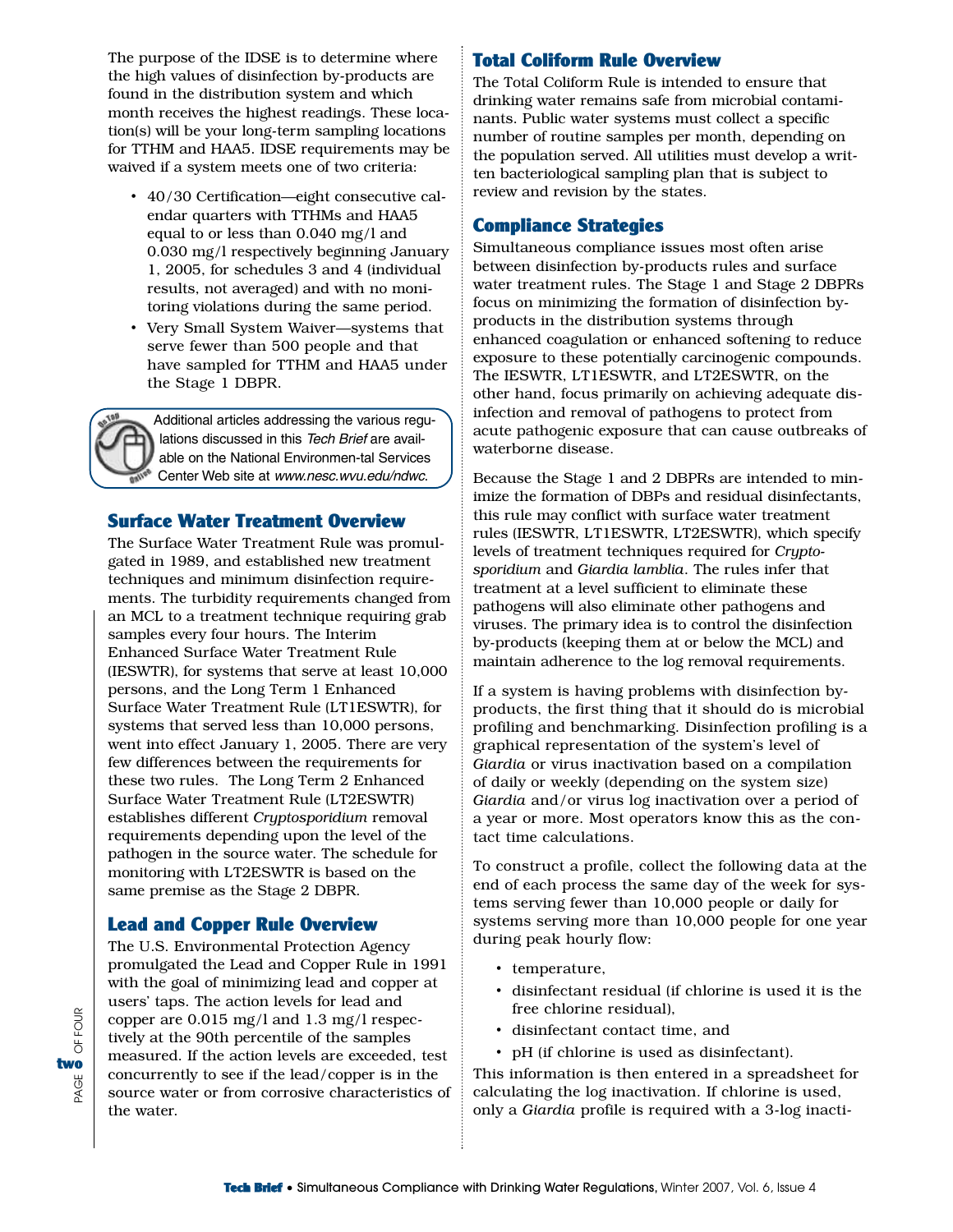vation. If other disinfectants are used, a virus profile is required with a 4-log inactivation, in addition to *Giardia* with a 3-log inactivation.

From the profiling, a benchmark can be established which is the lowest monthly value of *Giardia* log removal (and viruses, if required) based on the average of the measurements taken during that month. This benchmark is used as a tool by the state and system when a significant change in the disinfection practice is proposed. The state reviews the existing disinfection profile to ensure that the acute contaminant protection is not compromised.

# Tricks of the Trade

Some techniques that can be used to control the disinfection by-products and maintain compliance with the log removal requirements of the surface water treatment rules are:

- Move the point of disinfection application (e.g., from raw water inlet point to post sedimentation). Some plants perform pre-disinfection and post-disinfection. Sometimes eliminating the pre-disinfection may do the trick. For purchaser systems that use disinfection at the tie-in point (connection point), moving the disinfection station down the line may help.
- Reduce the dosage of disinfection or modify the disinfection dosage under different temperature conditions.
- Change the type of disinfection used (e.g., from chlorine to chloramine). Other disinfectants include ozone and chlorine dioxide.
- Use UV disinfection for pre-disinfection.
- Use potassium permanganate as soon as possible in the treatment process. Potassium permanganate oxidizes iron and manganese, lowering the disinfectant dosage.
- Use peroxide to help oxidize difficult-to-treat organics.
- Change the contact basin geometry using baffling or increasing the pH prior to disinfection by greater than one unit (chlorine only).
- Change the raw water source. For purchasers, change the tie-in point or buy from a different source if available. Blending or alternating raw water sources, if possible, is another option.
- Add a booster disinfection station in problem areas instead of maintaining a high residual.
- Modify pre-sedimentation basin operations.
- Enhance coagulation.
- Enhance softening.
- Reduce the TOCs by installing a raw water settling basin or a pre-filter with granular activated carbon media or membrane filtration such as mirofiltration/ultrafiltration or nanofiltration.
- Change the intake depth on the raw water inlet or alternate intake depth with seasonal changes.

• If a flushing program already exists, flush more often to keep the age of the water down. If no flushing program exists, start one. For a purchaser system, this may be the only alternative. For some systems, there may be just one area that has high disinfection by-products, and targeted flushing in the vicinity may work in this case.

A combination of all or any of the above strategies may be used. Remember to get prior approval from your state regulatory agency.

Systems should examine the impacts of any modifications they are considering. They should identify what information they need to help them decide whether to, or how they can, adjust their treatment to simultaneously comply with various regulations. If they do not have that information, they should identify what monitoring is necessary to obtain it. Adequately satisfying all parties—system owners, regulatory agencies, customers, and other stakeholders—is the end result of these considerations.

Tools for gathering information include:

- water quality monitoring,
- hydraulic and water quality modeling for distribution systems,
- desktop evaluations,
- bench-scale testing,
- pilot testing,
- full-scale applications,
- cost estimations, and
- community preferences.

When deciding how to comply, consider:

- production capability (systems operating at or near peak production capabilities are likely to be affected by decreases in production);
- compatibility with existing treatment facilities (any modification that changes the chemical properties of the water such as pH, alkalinity, metal concentrations, or organic matter concentration will likely affect the coagulation and sedimentation process);
- production of residuals and disposal issues (some process changes can affect the composition or cause the production of residuals or other wastes, and disposal of additional waste must be taken into account when determining costs and reviewing other considerations);

B  $\Omega$ 

OF 70<br>등

three

• site-specific issues (systems need to consider the number and skill of operators when making treatment decisions);